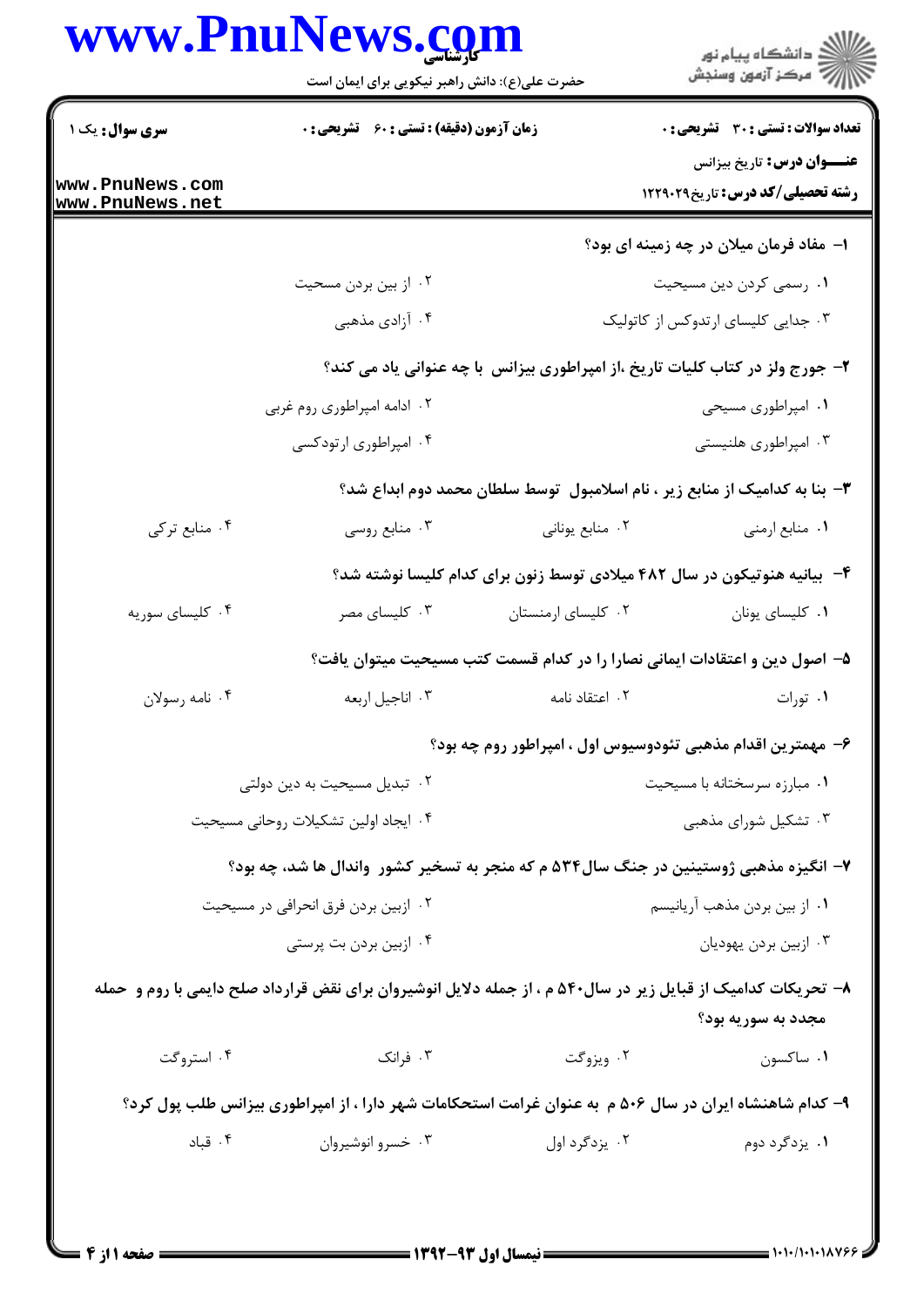|                                    | حضرت علی(ع): دانش راهبر نیکویی برای ایمان است                        |                                                                                                        | ر<br>دانشڪاه پيام نور)<br>ا                                                  |
|------------------------------------|----------------------------------------------------------------------|--------------------------------------------------------------------------------------------------------|------------------------------------------------------------------------------|
| <b>سری سوال : ۱ یک</b>             | <b>زمان آزمون (دقیقه) : تستی : 60 ٪ تشریحی : 0</b>                   |                                                                                                        | <b>تعداد سوالات : تستی : 30 ٪ تشریحی : 0</b>                                 |
| www.PnuNews.com<br>www.PnuNews.net |                                                                      |                                                                                                        | <b>عنـــوان درس:</b> تاریخ بیزانس<br><b>رشته تحصیلی/کد درس:</b> تاریخ1۲۲۹۰۲۹ |
|                                    |                                                                      | ∙۱- ژوستینین امپراطور بیزانس، ارزشمندترین چیز در دنیا را چه می داند؟                                   |                                                                              |
| ۰۴ عدالت در عين قدرت               | ۰۳ آزادی مذهبی                                                       | ۰۲ اقتدار قوانین                                                                                       | ۰۱ اقتدار امپراطور                                                           |
|                                    |                                                                      | 1۱- پروکوپیوس مورخ رومی ً در آثار خود ستایشگر اعمال و ابنیه این امپراتور بود ؟                         |                                                                              |
| ۰۴ فکاس                            | ۰۳ تيبريوس                                                           | ۰۲ موریس                                                                                               | ٠١ ژوستينين                                                                  |
|                                    |                                                                      | ۱۲- علت عدم وقوع جنگ سوم بین سپاه اسلام به رهبری اسامه بن زید با سپاه بیزانس چه بود؟                   |                                                                              |
|                                    | ۲. اختلاف در استراتژی جنگی بین فرماندهان سپاه                        |                                                                                                        | ۰۱ بی پولی و عدم تدارکات لازم جهت اردوکشی                                    |
|                                    | ۰۴ ایجاد اختلاف بین مسلمین بر سر جانشینی پیامبر اکرم                 |                                                                                                        | ۰۳ رحلت رسول اکرم (ص)                                                        |
|                                    |                                                                      | ۱۳- مهمترین فتوحات مسلمین در سال ۹۱ - ۹۲ ه. ق در کجا اتفاق افتاد؟                                      |                                                                              |
| ۰۴ اندلس                           | ۰۳ مازندران                                                          | ۰۲ ماوراءالنهر                                                                                         | ۰۱ مصر                                                                       |
|                                    |                                                                      | ۱۴– آخرین حمله عربی - اسلامی به بوسفر در زمان کدام خلیفه عباسی اتفاق افتاد؟                            |                                                                              |
| ۰۴ مهدی                            | ۰۳ هادی                                                              | ۰۲ هارون                                                                                               | ۰۱ مامون                                                                     |
|                                    |                                                                      | ۱۵– پس از خلافت کدام خلیفه عباسی است که دیگر حمله مهمی از جانب عباسیان به امپراتوری بیزانس صورت نگرفت؟ |                                                                              |
| ۰۴ مامون                           | ۰۳ الواثق باالله                                                     | ۰۲ متوکل                                                                                               | ۱. معتصم                                                                     |
|                                    |                                                                      | ۱۶- در قرن هفتم میلادی ، هرقل امپراطور روم ، تم ارامنه را بر ضد چه کسانی تشکیل داد؟                    |                                                                              |
| ۰۴ اسلاوهای یونانی                 | ۰۳ بلغارها                                                           | ٠٢ ايرانيان                                                                                            | ۰۱ اعراب                                                                     |
|                                    |                                                                      | ۱۷– نهضت ایکونو کلاسم ( تمثال شکنی ) در ابتدا از کجا آغاز شد؟                                          |                                                                              |
| ۰۴ ارمنستان                        | ۰۳ يونان                                                             | ۰۲ آسیای صغیر                                                                                          | ٠١ فلسطين                                                                    |
|                                    | 18- به چه علت روحانیون و کلیسا به مخالفت شدید با لئو پنجم پرداختند ؟ |                                                                                                        |                                                                              |
|                                    | ۰۲ اتخاذ سیاست ضد تمثال شکنی                                         | ٠١ اتخاذ سياست ضد شمايل پرستى                                                                          |                                                                              |
|                                    | ۰۴ توطئه لئو علیه میخاییل لوبگ از سرداران تراکیه                     |                                                                                                        | ۰۳ کشته شدن تاده کشیش                                                        |
|                                    |                                                                      | ۱۹- ویل دورانت ، تئوفیل امپراطور بیزانس  را با چه عباراتی توصیف میکند؟                                 |                                                                              |
|                                    | ۰۲ نابود کننده امپراطوری و زنده کننده بت پرستی                       | ۰۱ آبادکننده امپراطوری که رسم تمثال شکنی را از بین برد                                                 |                                                                              |
|                                    | ۰۴ مصلح قوانین که رسم تمثال شکنی را زنده کرد                         |                                                                                                        | ۰۳ خادم مسیحیت و دشمن کفار                                                   |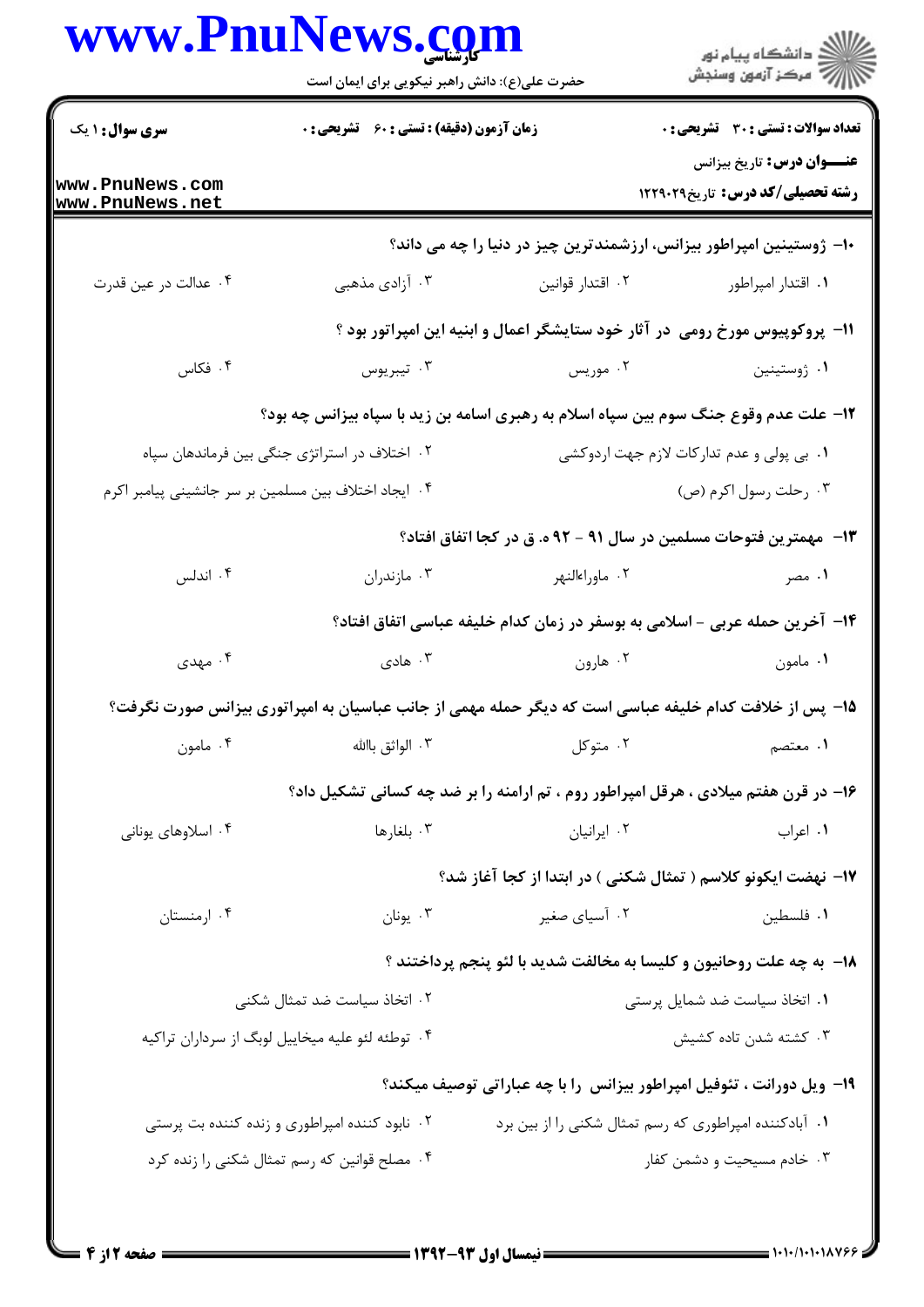|                                                   | www.PnuNews.com<br>حضرت علی(ع): دانش راهبر نیکویی برای ایمان است                            |                                                                         | دانشڪاه پيام نور<br>(7) مرکز آزمون وسنڊش                                     |
|---------------------------------------------------|---------------------------------------------------------------------------------------------|-------------------------------------------------------------------------|------------------------------------------------------------------------------|
| <b>سری سوال : ۱ یک</b>                            | زمان آزمون (دقیقه) : تستی : 60 ٪ تشریحی : 0                                                 |                                                                         | <b>تعداد سوالات : تستی : 30 - تشریحی : 0</b>                                 |
| www.PnuNews.com<br>www.PnuNews.net                |                                                                                             |                                                                         | <b>عنـــوان درس:</b> تاریخ بیزانس<br><b>رشته تحصیلی/کد درس:</b> تاریخ1۲۲۹۰۲۹ |
|                                                   |                                                                                             |                                                                         | ۲۰- رابطه حکومت و مذهب در امپراطوری بیزانس چه گونه بود؟                      |
|                                                   |                                                                                             |                                                                         | ۰۱ دین و دولت از هم جدا بودند                                                |
|                                                   |                                                                                             |                                                                         | ۰۲ امپراطوری بر روحانیون حکومت می کرد                                        |
|                                                   |                                                                                             |                                                                         | ۰۳ قدرت فائقه با دستگاه روحانيت بود                                          |
|                                                   |                                                                                             | ۰۴ دستگاه کلیسای قسطنطنیه ، امپراطوری بیزانس را غاصب قدرت می دانست      |                                                                              |
|                                                   |                                                                                             |                                                                         | <b>۲۱</b> - این شخص بنیانگذار سلسله مقدونی محسوب می شود ؟                    |
| ۰۴ رومانوس دوم                                    | ۰۳ بازيل اول                                                                                | ۰۲ لئو ششم                                                              | ٠١ قسطنطين هفتم                                                              |
|                                                   |                                                                                             |                                                                         | <b>۲۲</b> – وضعیت عمومی قسطنطنیه در زمان سلطنت بازیل دوم چگونه بود؟          |
| ۲. جنگ های بیهوده خارجی قسطنطنیه را به فلاکت کشید |                                                                                             |                                                                         | ۰۱ به بالاترین درجه شکوه و اقتدار رسید                                       |
|                                                   | ۰۴ اوضاع نسبت به گذشته چندان تغییری نکرد                                                    |                                                                         | ۰۳ مشکلات اقتصادی به آهستگی در حال بهبود بود                                 |
|                                                   |                                                                                             |                                                                         | <b>۲۳</b> - شاخص ترین جنبه رنسانس بیزانسی چه بود؟                            |
| ۰۴ جغرافي                                         | ۰۳ فیزیک                                                                                    | ۰۲ حقوق                                                                 | ۰۱ هنر                                                                       |
|                                                   |                                                                                             |                                                                         | ۲۴- تاسیس حکومت سلجوقی چه اهمیتی برای بیزانس داشت ؟                          |
|                                                   |                                                                                             | ٠١ سلجوقيان با فتح آسياي صغير موجب اضمحلال و سقوط امپراتوري بيزانس شدند |                                                                              |
|                                                   |                                                                                             | ۰۲ با اتحاد با بیزانس به مقابله با خطر حمله ترکان اغز پرداختند          |                                                                              |
|                                                   |                                                                                             | ۰۳ با اتحاد با بیزانس به مقابله با خطر حمله روم غربی پرداختند           |                                                                              |
|                                                   | ۰۴ بیزانس با اتحاد با سلجوقیان می توانست به فتح ارمنستان و حدود غربی ممالک خود بپردازد      |                                                                         |                                                                              |
|                                                   |                                                                                             |                                                                         | ۲۵– به هنگام جنگ صلیبی چهارم ، فلسطین در اختیار چه قدرتی بود؟                |
| ۰۴ ترکیه                                          | ۰۳ سوريه                                                                                    | ۰۲ مصر                                                                  | ٠١. بغداد                                                                    |
|                                                   |                                                                                             |                                                                         | ۲۶- ″ مرد بیمار″ قرون وسطی در اروپا ، لقب کدام کشور بود؟                     |
| ۰۴ ونیز                                           | ۰۳ امپراطوری بیزانس                                                                         | ۰۲ فرانسه                                                               | ۰۱ دوسیسیل                                                                   |
|                                                   | ۲۷- چه عاملی باعث شد تا فرهنگ و زبان ایرانی در آسیای صغیر جایگزین فرهنگ و زبان یونانی گردد؟ |                                                                         |                                                                              |
|                                                   | ۰۲ تمایل و علاقه مردم به فرهنگ ایرانی                                                       |                                                                         | ۰۱ نفرت مردم آناتولی از یونانی ها                                            |
|                                                   | ۰۴ نفوذ و جایگاه تصوف در آناتولی                                                            |                                                                         | ۰۳ حمایت و پشتیبانی سلاجقه روم از فرهنگ ایرانی                               |
|                                                   |                                                                                             |                                                                         |                                                                              |